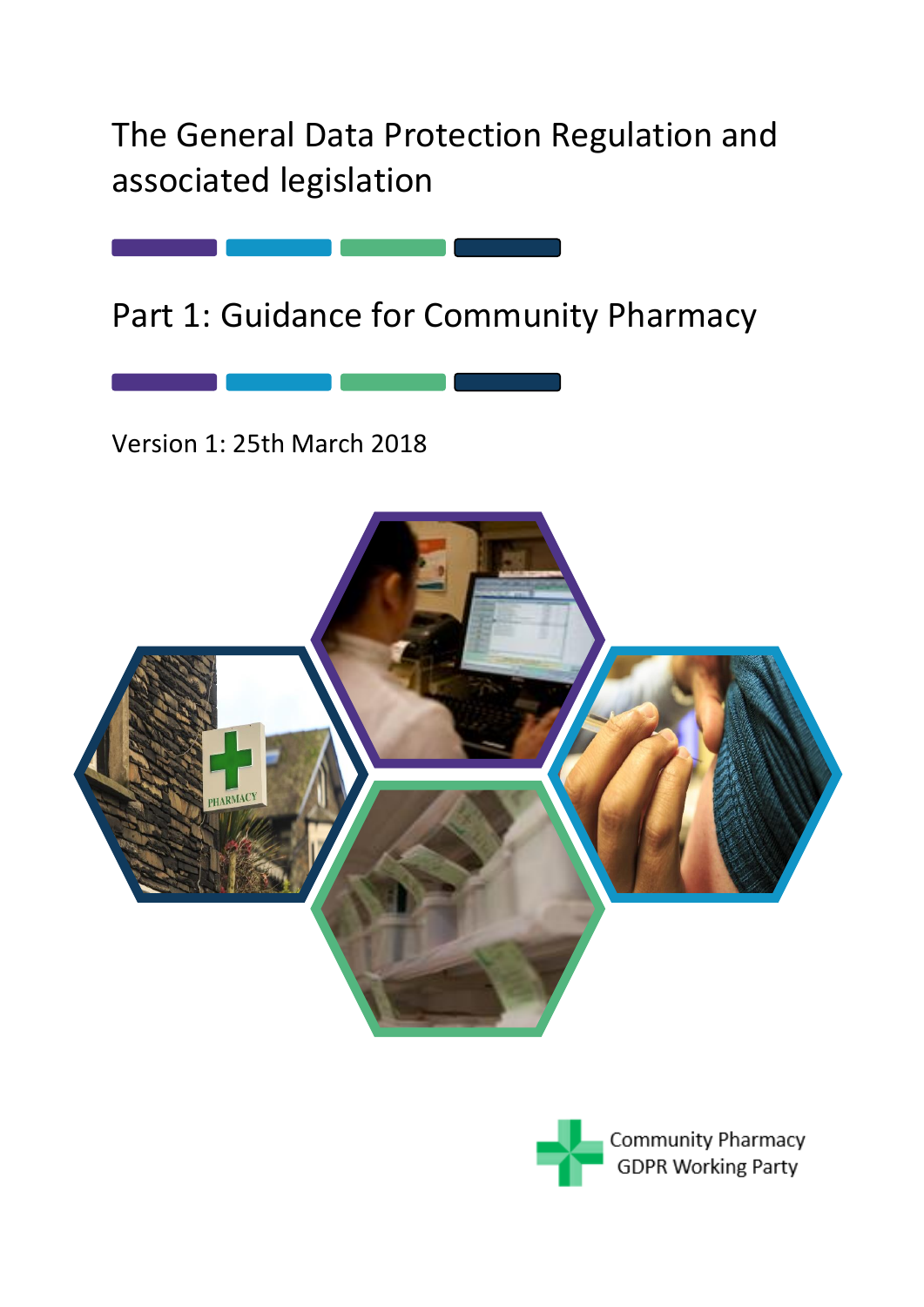

# Introduction

The General Data Protection Regulation and, when enacted, the Data Protection Act 2018 (we refer to the two together as the 'GDPR'), will bring in a new approach to data protection. The two pieces of legislation are intended to provide an improved and more comprehensive framework for protecting living individuals' personal data; and you will need to take steps before the 25th May 2018 to comply with the new requirements.

This may sound worrying, but the GDPR brings evolution rather than revolution and much of what becomes mandatory for the first time has been good practice for many years. This is particularly so for community pharmacy: patient confidentiality is a professional obligation and NHS pharmacies are already subject to Information Governance (IG) requirements. We have explained what this all means for you and provided guidance on how to comply with the new requirements in our four information booklets: **Guidance for Community Pharmacy**  (Part 1), **Guidance for Community Pharmacy (shorter version)** (Part 2), **Workbook for Community Pharmacy** (Part 3) and **FAQs for Community Pharmacy** (Part 4).

We suggest you read the **Guidance for Community Pharmacy** and then complete the **Workbook for Community Pharmacy**, adding relevant information about your pharmacy and amending it, as appropriate. There are 13 steps to follow to assist you to comply with the GDPR, which we have listed under the mnemonic **DATAPROTECTED**. The **Guide for the Community Pharmacy (short version)** may be used for staff training.

Everybody is getting to grips with the GDPR and there is much to be clarified both before and after the 25th May 2018. Therefore, this guidance should be considered a starting point and we will update it as issues are clarified. We are also happy to accept questions, which may be sent to any of the working party's member organisations and selected questions with answers will be added to the **FAQs for Community Pharmacy**. If you are worried about getting everything done in time, two quotes from the Information Commissioner Elizabeth Denham's blog may reassure you:

"GDPR compliance will be an ongoing journey"; and "… if you can demonstrate that you have the appropriate systems and thinking in place you will find the ICO to be a proactive and pragmatic regulator aware of business needs and the real world".

#### **Community Pharmacy GDPR Working Party**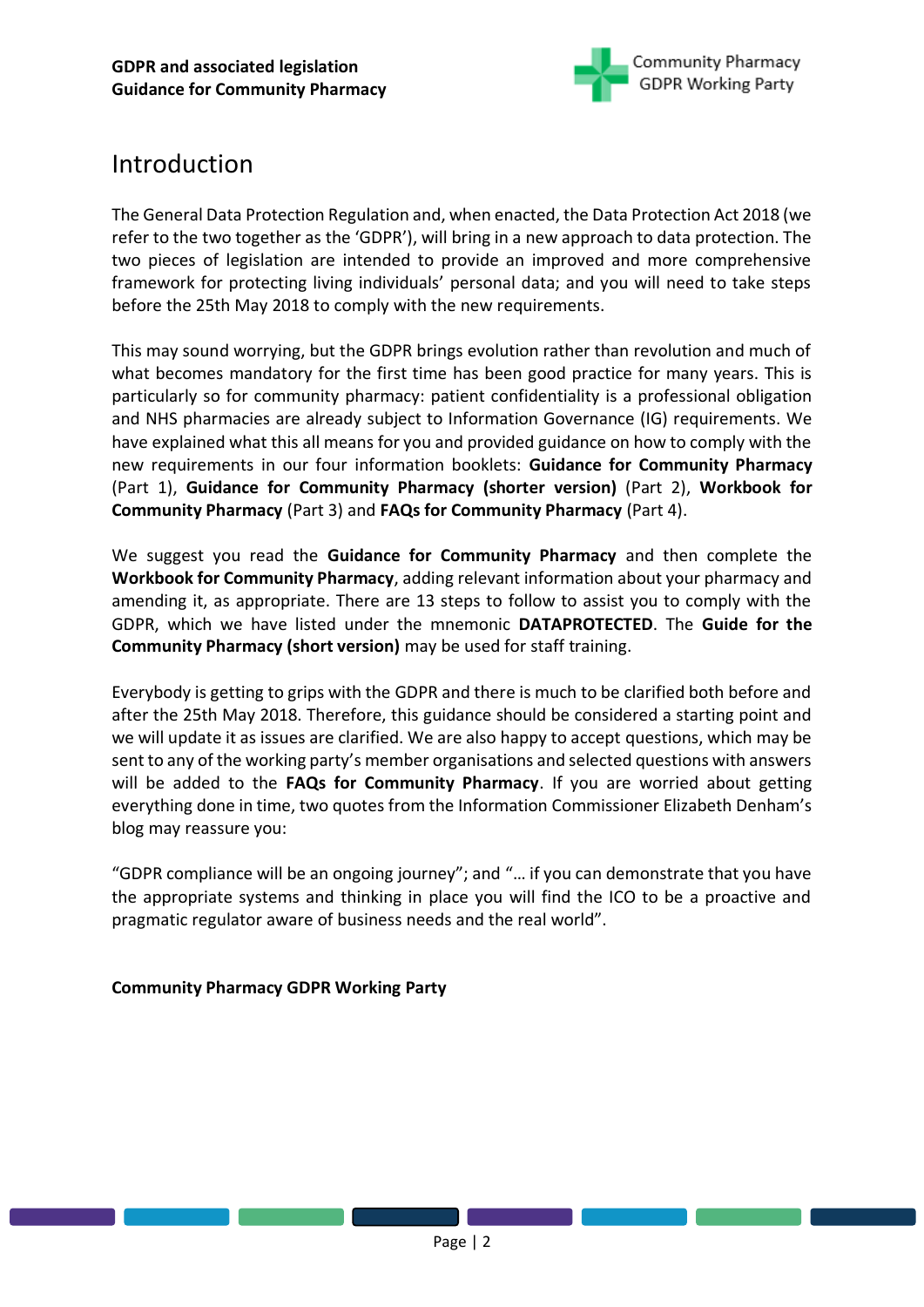

Organisations involved











**CENTRE FOR PHARMACY** POSTGRADUATE EDUCATION



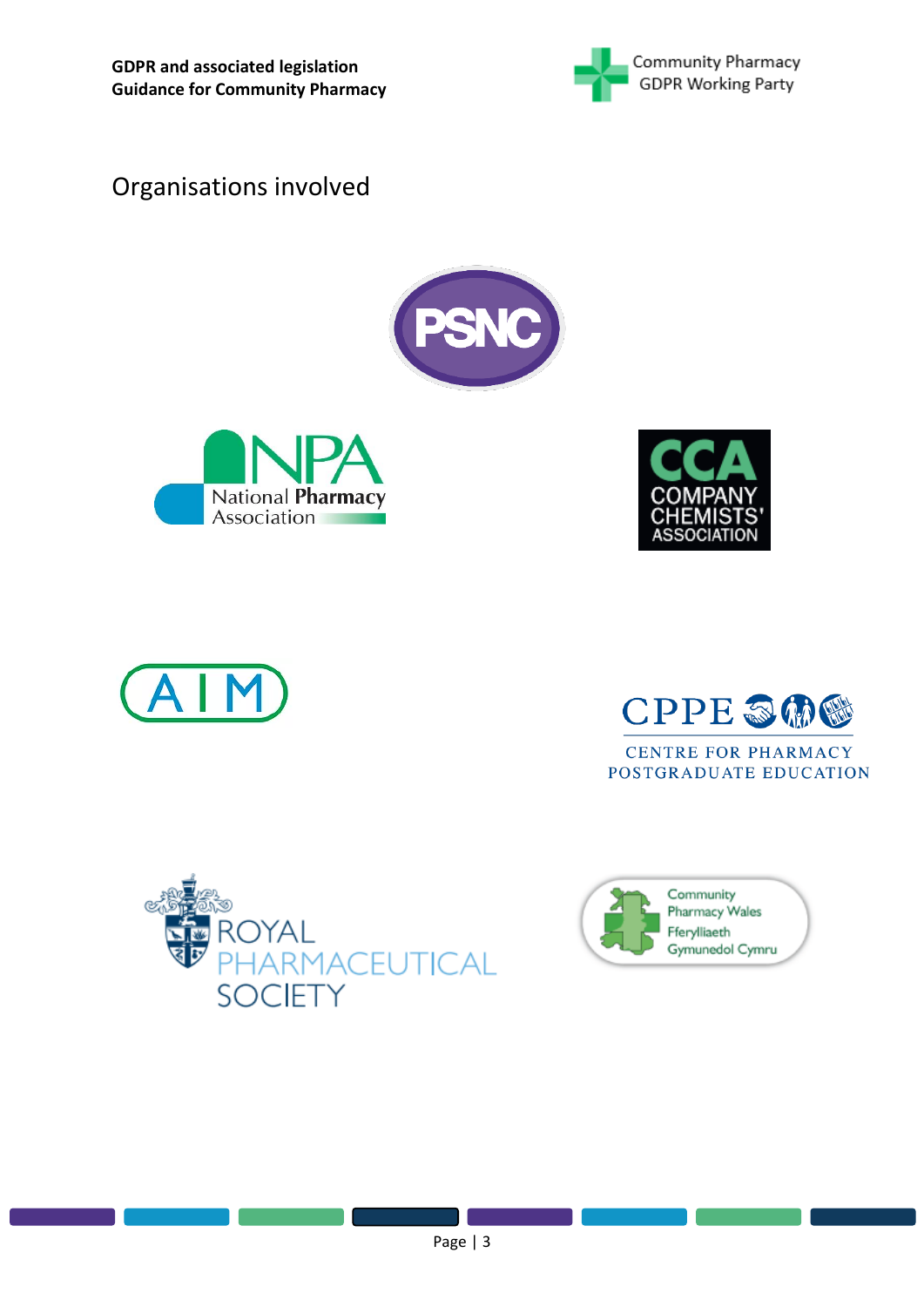

**DATA PROTECTED** – this mnemonic will help you to remember the 13 steps, which will assist you in complying with the GDPR.

## **Contents**

| Step 8. Tell people about your processes: the Privacy Notice 13 |  |
|-----------------------------------------------------------------|--|
|                                                                 |  |
|                                                                 |  |
|                                                                 |  |
|                                                                 |  |
|                                                                 |  |
|                                                                 |  |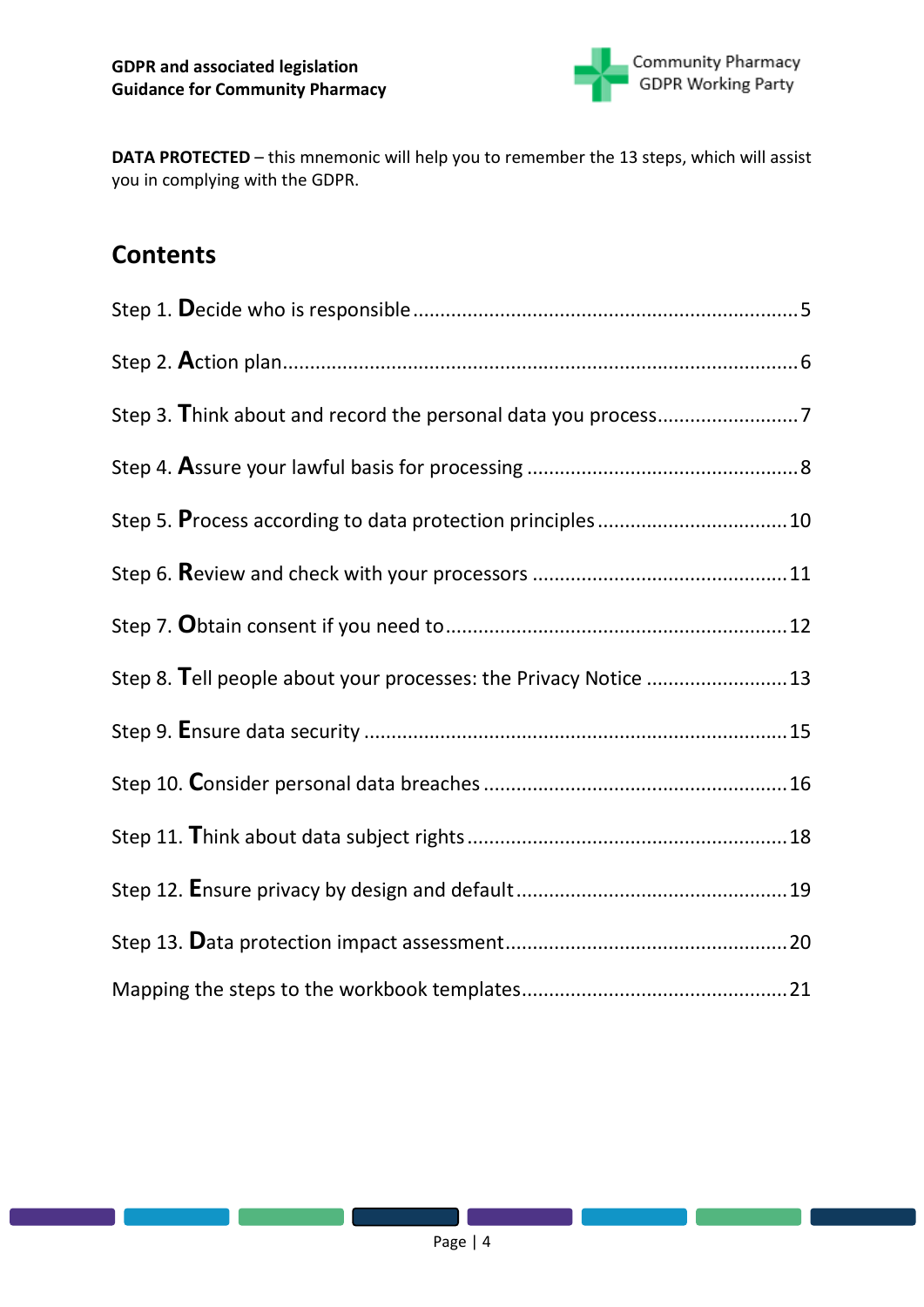

## <span id="page-4-0"></span>**Step 1. Decide who is responsible**

#### **Summary:**

- You as the owner of the pharmacy business are responsible for data protection and security, and compliance with the GDPR.
- It is sensible to appoint one person to lead efforts to comply with the GDPR. This could be the Information Governance (IG) lead.
- You may also need to appoint a Data Protection Officer (DPO).

**Action:** Complete **Template A** (Part 3), listing the names of relevant people involved with IG, including who will lead your efforts to comply with the GDPR. **Action:** Large-scale pharmacy businesses should appoint a DPO; smaller businesses should await further information on this from us.

You, as the owner of the pharmacy business - in practical terms this is likely to mean the directors and officers (senior staff) of the business - have overall responsibility for data protection in your pharmacy or pharmacies and we suggest you consider who will lead your work to comply with the GDPR and whether you need to appoint a DPO.

The person who leads your efforts to comply with the GDPR could be you as an individual owner, a director of the business, your superintendent pharmacist (if applicable), your IG lead (or Senior Information Risk Owner (SIRO)), or another appropriate person employed or engaged by the pharmacy business who understands pharmacy, the business and associated professional and legal responsibilities. In smaller pharmacy businesses, one person may fulfil all these roles or descriptions.

You may also need to appoint a DPO. The DPO is a formal role for somebody with expertise in data protection law and the GDPR, who can give you advice and monitor your compliance. The Information Commissioner's Office (ICO) confirms that the DPO can be an existing employee provided the professional duties of the employee are compatible with the duties of the DPO and do not lead to a conflict of interest. Two or more pharmacy businesses can share a DPO. More information on the full role of the DPO can be found in '*[Guidance on the](https://digital.nhs.uk/media/35501/IGA-Guidance-on-the-GDPR-DPO-V1-FINAL/pdf/IGA_-_Guidance_on_the_GDPR_DPO_V1_FINAL)  [role of the Data Protection Officer](https://digital.nhs.uk/media/35501/IGA-Guidance-on-the-GDPR-DPO-V1-FINAL/pdf/IGA_-_Guidance_on_the_GDPR_DPO_V1_FINAL)*' by NHS Digital's Information Governance Alliance (IGA) and in our FAQs.

The draft Data Protection Act deems all community pharmacies to be "public authorities", which means that they must have a DPO. We consider that this would be inappropriate for **smaller** pharmacy businesses, where the costs of engaging a DPO are likely to be disproportionate to the benefits; and accordingly, we are lobbying for an amendment to the draft legislation to exempt smaller pharmacies from this requirement; **smaller** is not yet defined. If you process personal data concerning health on a **large-scale** you must have a DPO, regardless of whether you are deemed to be a public authority. There is little guidance on what amounts to large-scale but what there is suggests that processing by an individual practitioner is not large-scale, whereas processing by a hospital is large-scale.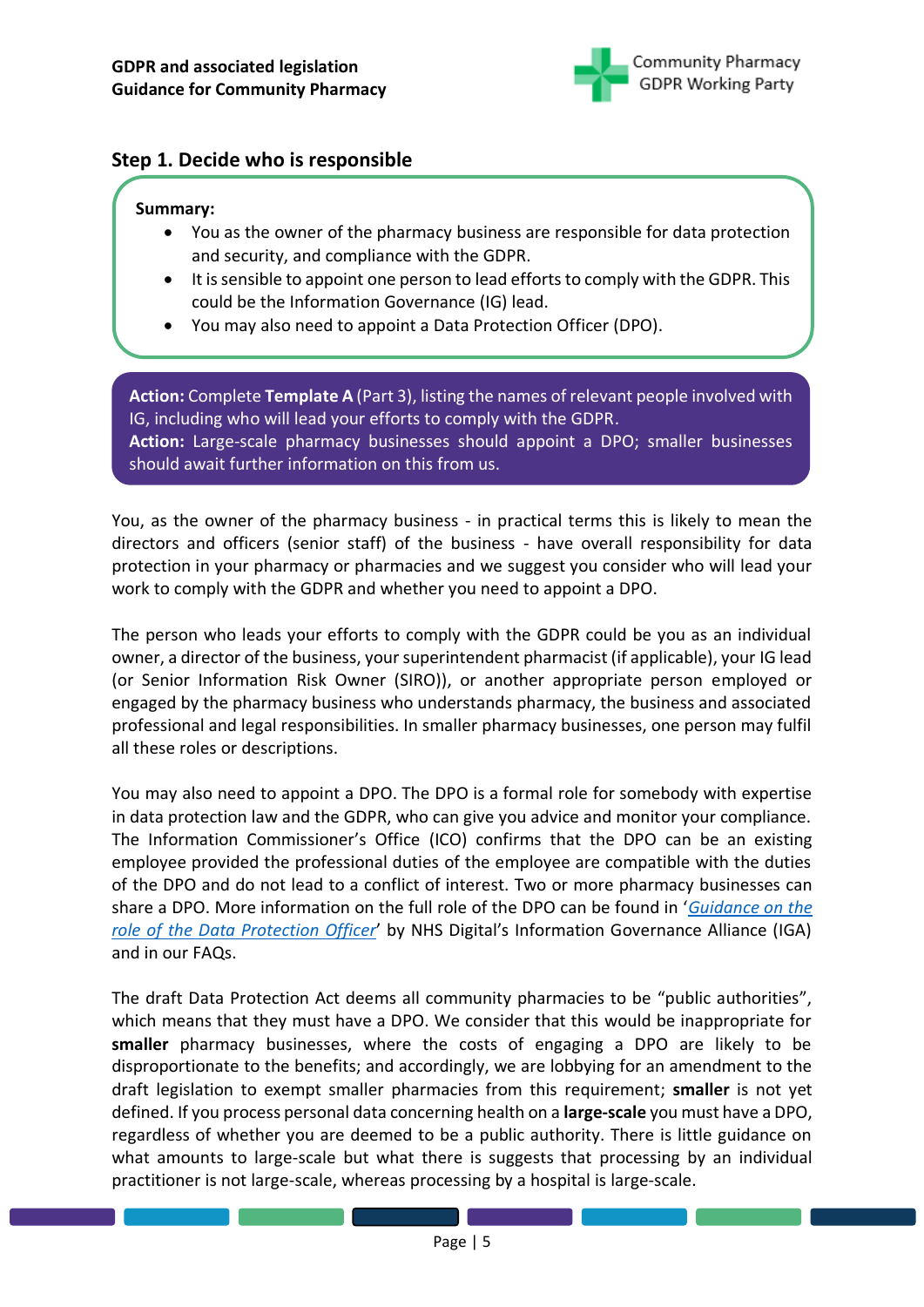

## <span id="page-5-0"></span>**Step 2. Action plan**

#### **Summary:**

- Data protection and confidentiality of patient data are the responsibility of the pharmacy team, not just the business, so all staff will need training.
- You can use the 13 steps in these information booklets to understand the framework of the GDPR.
- You will also need to continue to pay an annual fee to the ICO.

**Action:** Work through the action plan for pharmacy businesses set out in **Template B**  (Part 3), adding the date when you completed each part of the plan. This will involve updating some of your existing procedures. **Action:** Continue to pay an annual fee to the ICO.

**Action:** Train staff as appropriate on the GDPR.

We suggest you use the 13 steps – **DATA PROTECTED** – outlined in these information booklets and complete the **Workbook for Community Pharmacy** (Part 3) as your action plan, to assist your compliance with the GDPR – by 25th May 2018. The Workbook is partially completed for you and should build on your existing IG work. Your action plan also needs to include continuing to pay an annual fee to the ICO. The fee will depend on the number of staff you have if you are deemed to be a public authority; and the number of staff you have and your annual turnover if not. It's anticipated that the fee should be no more than £60.

Data protection and confidentiality of patient data are the responsibility of the pharmacy team, not just the business, so your plan will also need to include the provision of training on the GDPR to members of the pharmacy team, appropriate to their roles and responsibilities. This will help your staff respond to questions and queries from patients about the GDPR. The **Guidance for Community Pharmacy (shorter form)** may assist your staff training.

Before you get started you also need to understand some of the terms used in the GDPR, so you know what you are looking for when you assess your pharmacy's use of personal data. In brief, this is as follows: The GDPR applies to the **processing** (obtaining, storing or passing on) of information (**personal data** such as names, addresses, NHS number and health information) that relates to identified or identifiable living individuals (a **data subject**) by manual or automated means, which forms part of a paper or electronic **filing system** (searchable according to certain criteria e.g. a name) and in some cases manual unstructured files (see Step 4, note 2). The pharmacy business is generally the **data controller** (the person who has overall responsibility for the processing) and may have **processors** that process its data on its behalf (e.g. the patient medication record (PMR) supplier). Most of the data processed by a pharmacy is of a **special category, data concerning health** (which includes prescription and other health information), so additional controls apply. The GDPR does not apply to anonymous data.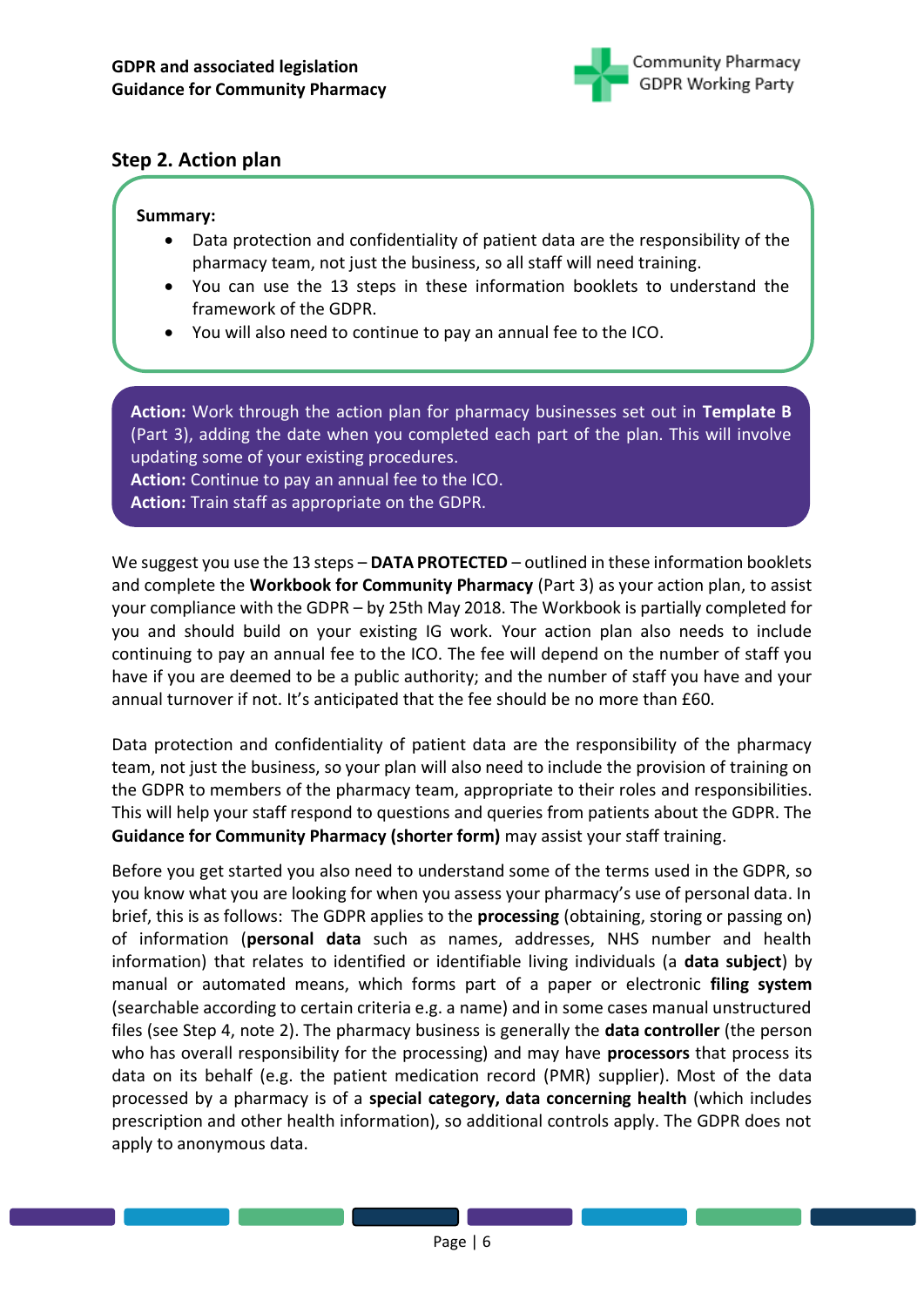

## <span id="page-6-0"></span>**Step 3. Think about and record the personal data you process**

#### **Summary:**

- Any system, whether paper or electronic e.g. on a database, containing searchable personal data is a 'filing system' and should be considered.
- Pseudonymised data is data that could be attributed to a specific individual person if combined with additional data, the GDPR also applies to such data.
- You will need to have a record of all the filing systems that your pharmacy holds, and of how you collect, store and use all personal data. This will need to be reviewed on an ongoing basis – we suggest annually.
- The IG Toolkit is being updated to reflect the GDPR, so this work will help towards completion of the updated Toolkit in due course.

**Action:** Complete **Template C** (Part 3), in which we have identified various categories of personal data processed by community pharmacies, to confirm what processing is undertaken by your pharmacy and to add any other processing you do.

You should consider all the filing systems you have that include personal data and include these in your consideration of GDPR; this includes paper and electronic filing systems. Lists, spreadsheets, databases or folders could all be filing systems. The most significant filing system is your PMR computer system. Ask others in your pharmacy business if they hold systems. All these systems (and any other manual unstructured personal data – see Step 4, note 2) need to be included. You also need to consider when and how you collect the personal data you use, how you store it and for how long, and to whom you provide this information.

Remember that the meaning of personal data under the GDPR includes data from which natural persons (i.e. individuals) can be identified indirectly. This means that if the information you process can be matched at a later stage with other information (that you hold or somebody else holds) or linked to other data to identify someone, it is personal data, even though you cannot currently see to whom it relates. An example would be if someone were to hold health data about people identifiable only by their NHS number; this could be matched to individuals with other data (i.e. a list of NHS numbers and names). The GDPR refers to this data as **pseudonymised** data.

You then need to keep a record of your processing activity and review what you do on an ongoing basis - we suggest annually when you complete the IG Toolkit. This is not a record of everything you process, but of the types of personal data you process and other relevant information. You must provide this record to the ICO, if requested, and are likely to be asked to provide it if there is a personal data breach (see step 10).

The IG Toolkit is being updated to include the GDPR requirements and by 31st March 2019, you will have to complete the updated Toolkit. The work you do now will help.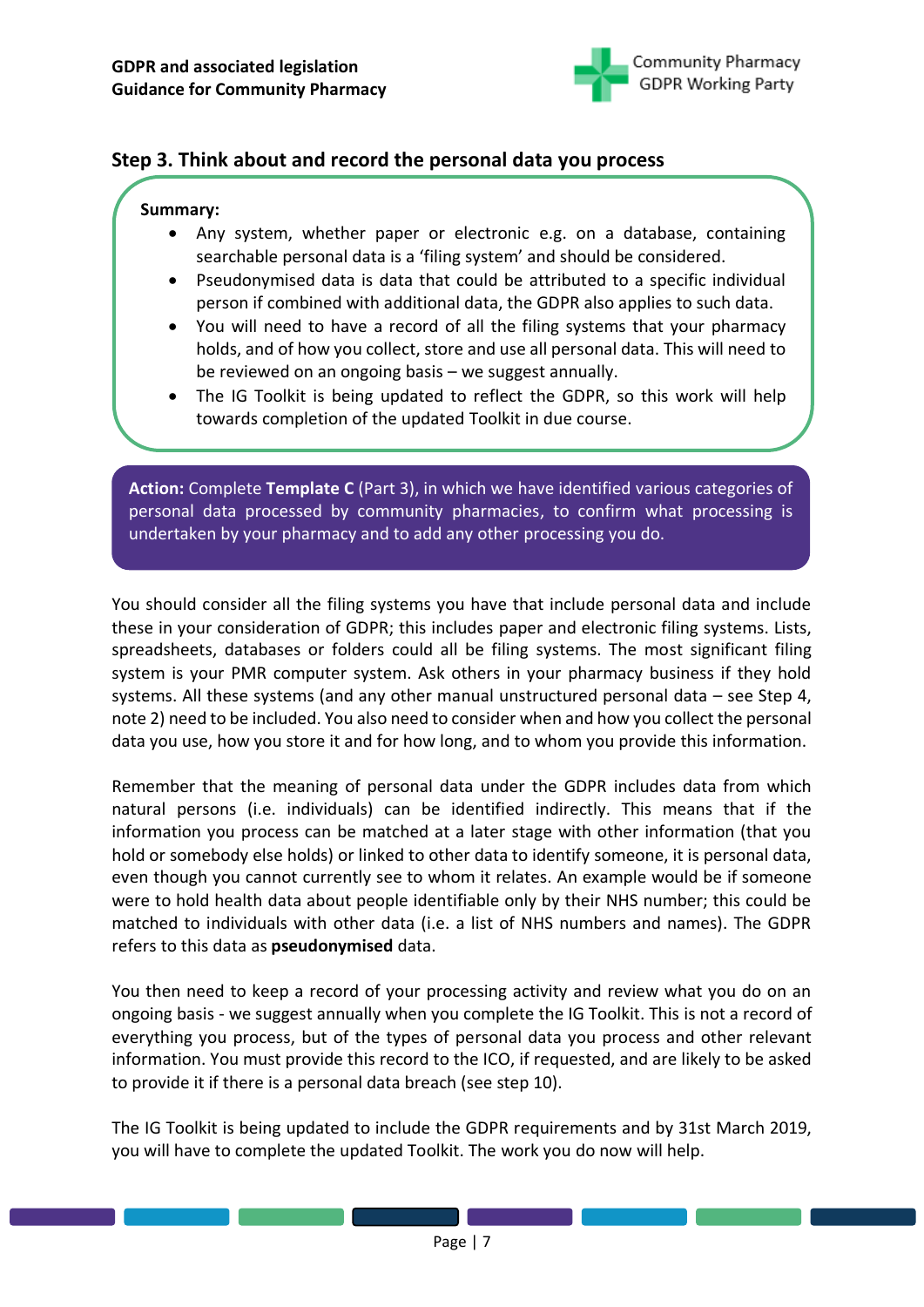

## <span id="page-7-0"></span>**Step 4. Assure your lawful basis for processing**

#### **Summary:**

- The GDPR requires all organisations to have a lawful basis for processing personal data. For much data in pharmacies this will be '**for the performance of a task carried out in the public interest**'.
- Personal data concerning health is further protected and pharmacies must have one of the stated reasons for processing it. These include: 'the provision of healthcare or treatment'.
- You will also need to consider personal data about employees.
- You will need to decide and record your lawful basis for processing.
- You must provide people with information about how you process their data: the Privacy Notice.

**Action:** Your lawful basis for processing personal data, and additional details for processing special categories of personal data, must be recorded. This is described in **Template C** (Part 3) for various pharmacy activities and you must confirm this applies to you or amend details as appropriate.

To comply with the GDPR, you must have a lawful basis for processing personal data, for example, when you dispense prescriptions, and this must be recorded. Each type of processing must be recorded separately, and we have included several suggestions in **Template C.**

In addition to having a lawful basis for any processing of personal data, there are safeguards in place for the processing of special categories of personal data, such as data concerning health. This means that in practice, for much of the data processed in pharmacies, there will be a **two-stage** process: the first stage giving the lawful basis as applied to all personal data (Article 6 of the GDPR), and the second because you are processing a special category of personal data, data concerning health (Article 9).

First stage: Generally, pharmacies have a lawful basis for processing personal data because it is necessary '**for the performance of a task carried out in the public interest**'. In some circumstances, pharmacies could also say that the processing is necessary for 'compliance with a legal obligation' (NHS (Pharmaceutical and Local Pharmaceutical Services) Regulations 2013 – the Terms of Service), or 'for the performance of a contract' (locally commissioned services) or 'to protect the vital interests of the data subject' (emergencies). The lawful basis for processing must be recorded.

Second stage: Special categories of personal data, including data concerning health, may be processed only for reasons specified in Article 9 of the GDPR. In the case of pharmacy, the reasons are generally for '**the provision of health care or treatment**' or '**the management of health care systems or services or social care systems or services**' or '**necessary for reasons**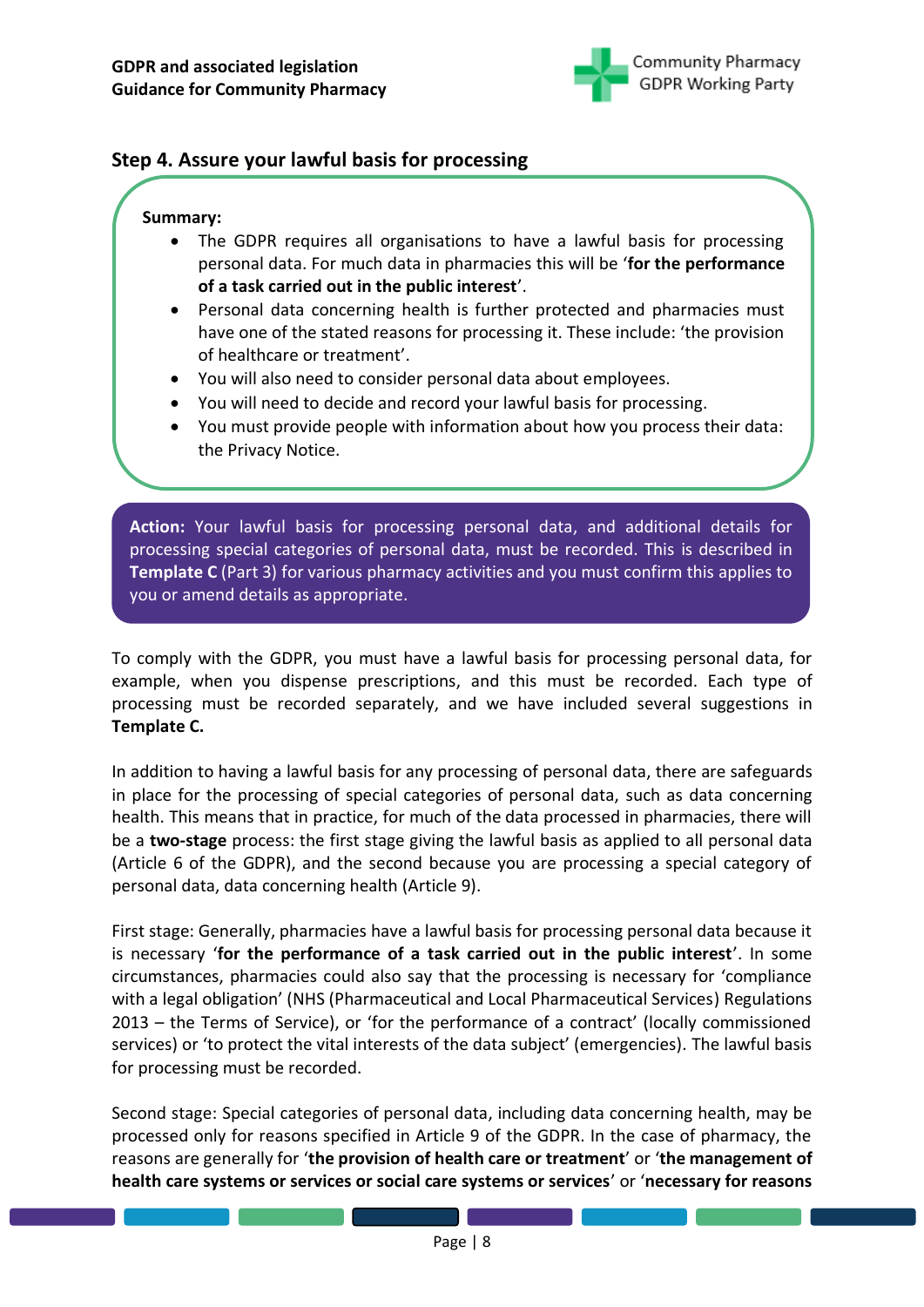

**of public health in the area of public health'**. When processed for these reasons, a healthcare professional (such as a pharmacist or a pharmacy technician subject to registration and regulatory oversight e.g. as per the Pharmacy Order 2010), social work professional or a person with a duty of confidentiality under a legal provision, must be responsible for the processing.

The Information Governance Alliance recommend that the lawful basis for employers processing employee data is '**for the performance of a task carried out in the public interest**'. It could also be argued that employee information may be processed for the performance of the employment contract or to comply with legal obligations. Employee consent to processing the data is not required as the employer must comply with tax and National Insurance obligations.

**Note 1:** Although consent (under the GDPR) is not needed to process patient data for health purposes, patients still need to consent (as part of pharmacy practice and service specifications) to any treatment provided, such as a flu vaccination, or any other pharmaceutical service, such as a Medicines Use Review (MUR). Patients also need to agree to having prescriptions dispensed, for example, by nominating the pharmacy for electronic prescriptions or presenting a paper prescription.

**Note 2**: (relating to Step 2 and Step 3) Manual unstructured data includes paper records that are not structured according to specific criteria, such as a data subject's name. These are subject to limited aspects of the GDPR, for example, they should be accurate and kept up to date, and data subjects have a right of access if they can describe the data and the data controller can comply with the request within the cost limits set by the Freedom of Information Act. Manual unstructured data might include notes of telephone messages from General Practitioners that relate to patients, recorded in a diary against the date of the call.

**Note 3**: The common law duty of confidence (confidentiality) continues to apply to healthcare practice and the courts have recognised three broad circumstances under which confidential information may be disclosed: consent – whether express or implied (implied consent means that the subject knows or would reasonably expect the proposed use or disclosure and has not objected); authorised or required by law, for example under statute, common law (including duty of care) or legal proceedings; and overriding public interest, for example where a patient is contagious or the public is at risk, such that there is a public interest in disclosure that overrides the public interest in maintaining confidentiality.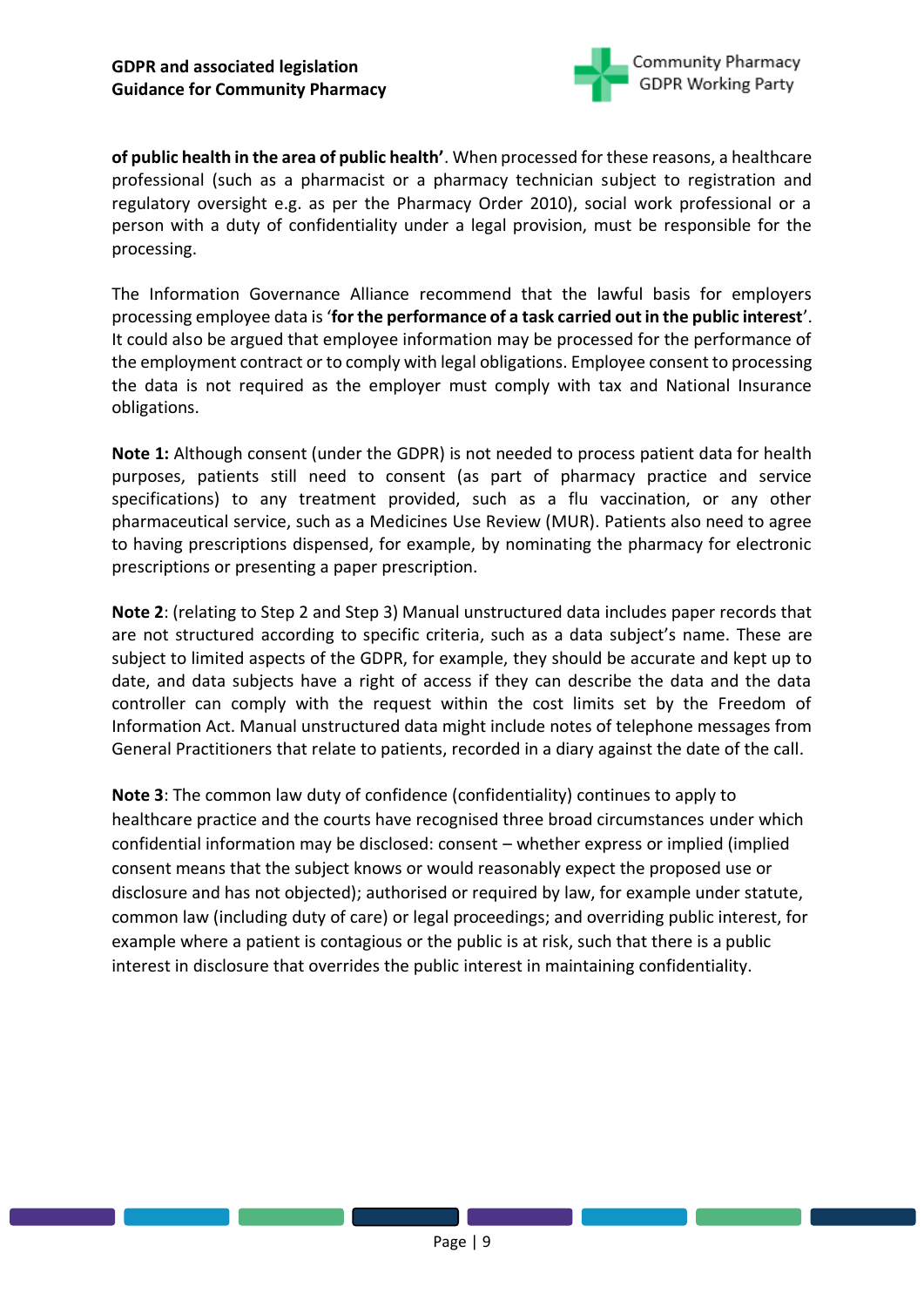

## <span id="page-9-0"></span>**Step 5. Process according to data protection principles**

#### **Summary:**

- All personal data must be processed in accordance with data protection principles, and you must be able to document this through your policies and records.
- Pharmacies should already be broadly compliant with the data protection principles, as part of their ongoing IG requirements, but must check that they can document this.
- Completing the **Workbook for Community Pharmacy** will further help to demonstrate compliance.

**Action:** Complete the **Workbook** to assist compliance**,** and **refer to Template D** (Part 3), which is a reminder of other relevant information that you should have in place for IG purposes already.

All personal data must be processed in accordance with the data protection principles, which are, in brief:

- 1. processed lawfully, fairly and in a transparent manner;
- 2. collected for specified, explicit and legitimate purposes and not further processed in a manner that is incompatible with those purposes;
- 3. adequate, relevant and limited to what is necessary in relation to the purposes for which they are processed;
- 4. accurate and, where necessary, kept up to date;
- 5. kept in a form which permits identification of data subjects for no longer than is necessary for the purposes for which the personal data are processed; and
- 6. processed in a manner that ensures appropriate security of the personal data, including protection against unauthorised or unlawful processing and against accidental loss, destruction or damage, using appropriate technical or organisational measures."

You should be processing personal data in accordance with these principles already, but now you must be able to demonstrate and document this. You can do this through your policies, procedures and practices, and by recording appropriate information about your processing activities and data retention policies. Completing the **Workbook for Community Pharmacy** will help you demonstrate you are complying with the data protection principles. This is referred to as the accountability principle and is part of the GDPR's shift from a reactive to proactive approach to data protection.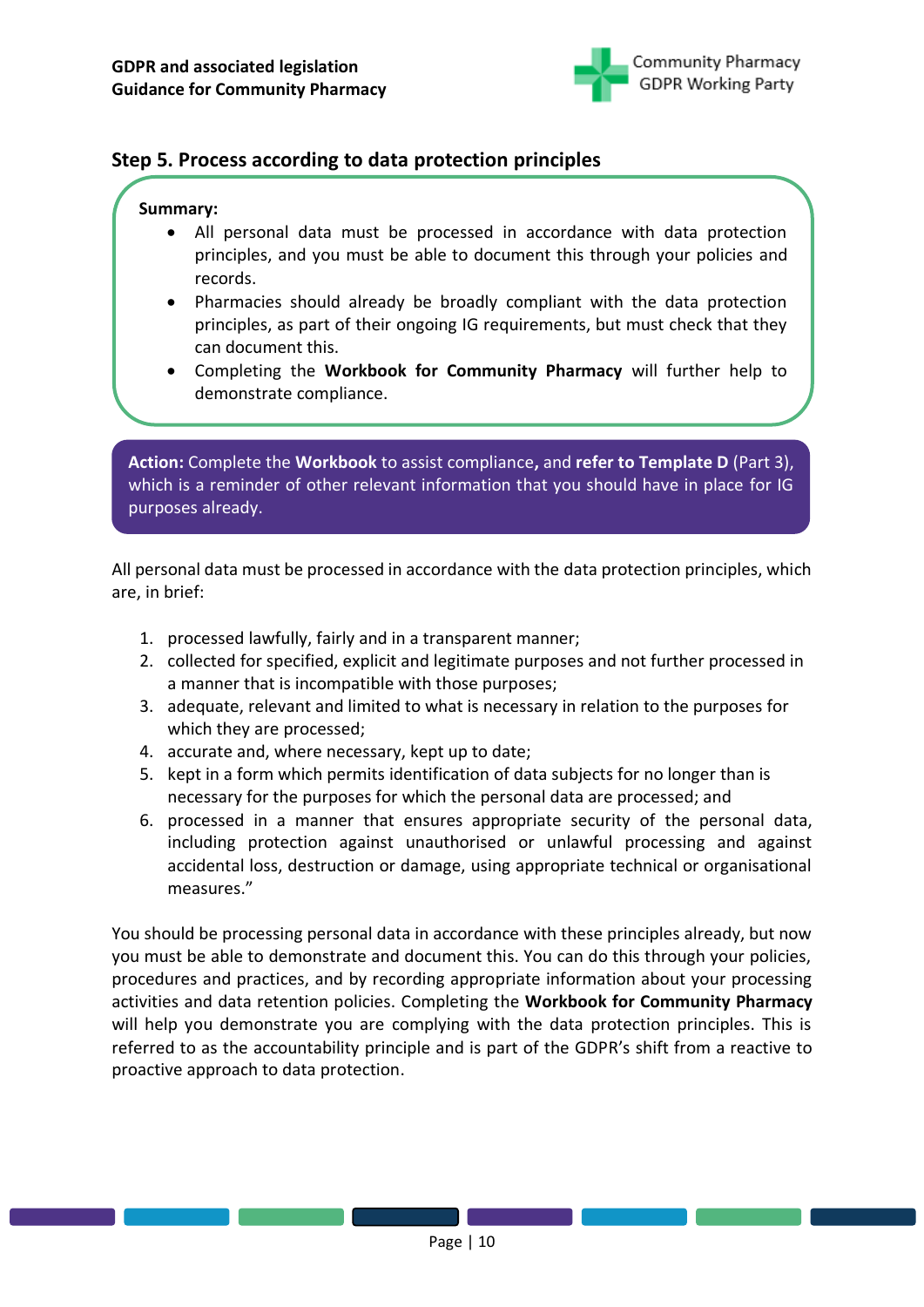

### <span id="page-10-0"></span>**Step 6. Review and check with your processors**

#### **Summary:**

- You must have data protection guarantees from anyone who processes personal data for you, such as your PMR supplier.
- Your existing contracts may confirm GDPR compliance, but if not, you will need to seek guarantees.
- You may also need to give guarantees if you are asked for them by other data controllers.

**Action:** Identify and list your processors in **Template E** (Part 3). **Action:** Liaise with your processors to check and record whether your existing contractual terms are sufficient to confirm GDPR compliance. Template E includes details of what your contractual relationship should include for GDPR compliance. **Action:** Respond to any requests that you receive from those for whom you process information, or commissioners, asking for you to confirm compliance with GDPR.

As a data controller for personal data that you obtain and store (e.g. PMR system records) you must identify your processors – those who process personal data for you (in this case, the PMR supplier) – and ensure that they provide you with sufficient assurances, as required under the GDPR. Other processors you have may be systems such as PharmOutcomes, payroll systems or any third party transferring prescription bundles to the NHS Business Services Authority (NHS BSA).

These assurances are usually in your contract and include, for example, the documented instructions from you, as the data controller, about how the personal data may be processed and how the processor will assist you to comply with your responsibilities under the GDPR.

You should be able to rely on your processors to ensure they give you appropriate assurances, in your contracts, but you need to check this.

Processors must not engage another person to process personal data without your prior specific approval or general written authorisation. In the event of a data breach, processors must notify you without undue delay upon becoming aware of the breach.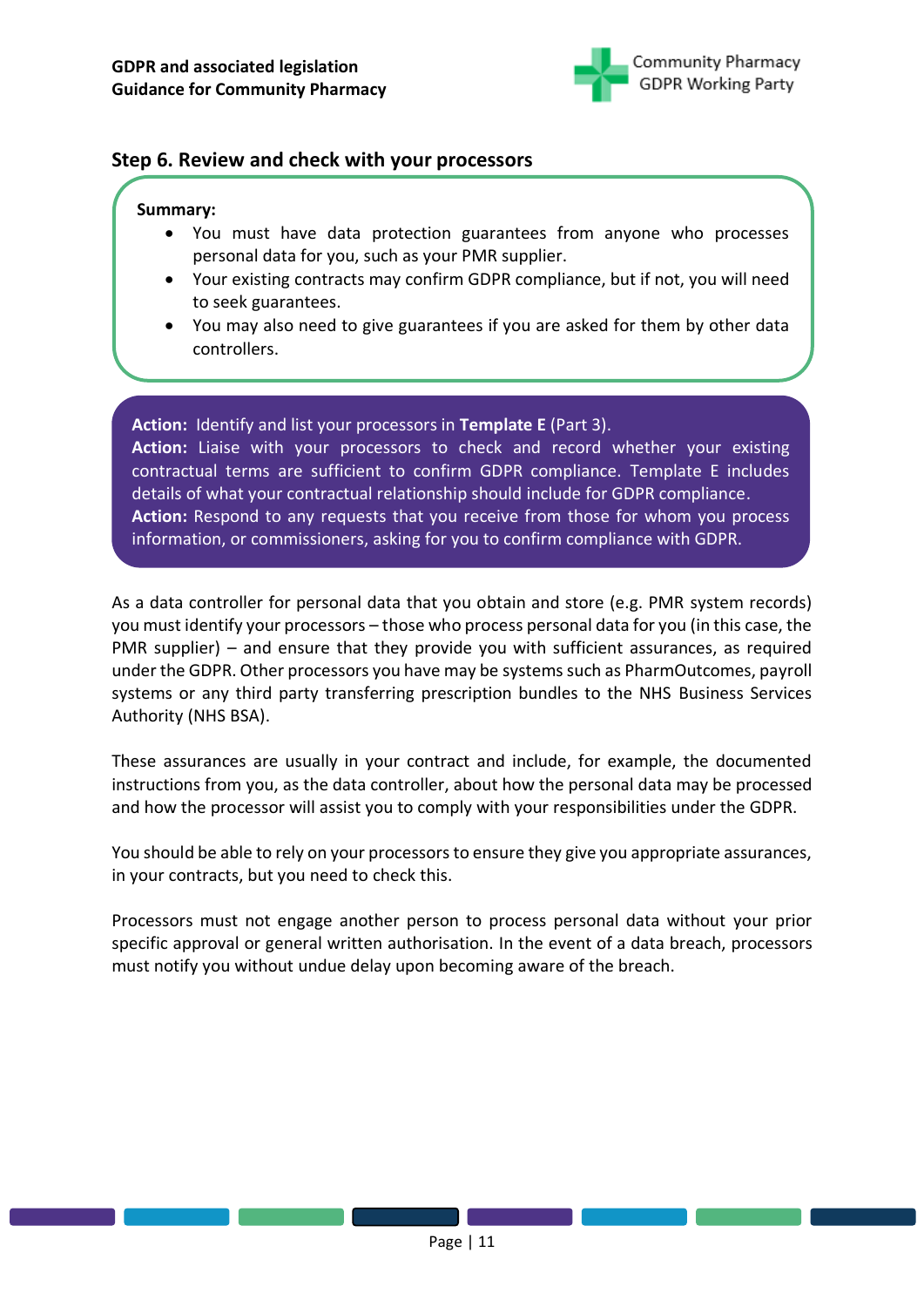

## <span id="page-11-0"></span>**Step 7. Obtain consent if you need to**

#### **Summary:**

- Consent or explicit consent is a lawful basis for processing personal data.
- Pharmacies already have a lawful basis for much of their data processing (as described in step 4), so are unlikely to need to seek consent for data processing.
- Note that consent for data processing is not the same as consent for service provision, which will still be needed.
- Certain functions, such as direct marketing, may require consent, in which case you need to ensure the consent is GDPR compliant and that you have a record of it.

**Action:** Use **Template F** (Part 3) to list any personal data held in filing systems where consent is the basis for obtaining the data, and for each of these confirm you have GDPR compliant consent and that you have a record of this.

'Consent' of the data subject under the GDPR means any freely given, specific, informed and unambiguous indication of the data subject's wishes by which he or she, by a statement or by a clear affirmative action, signifies agreement to the processing of personal data relating to him or her. Consent gained by pre-ticked consent boxes is not valid consent under the GDPR.

If you process data based on consent, you must ensure that the consent given is compliant with the GDPR and that you have a record of the consent. If you are missing either you must obtain such GDPR compliant consent before 25th May 2018. If you carry out direct marketing, this is likely to be by consent and you should read the *ICO's guid[ance on consent](https://ico.org.uk/for-organisations/guide-to-the-general-data-protection-regulation-gdpr/lawful-basis-for-processing/consent/)*.

If you want to use data concerning health for purposes that are not described in step 4, you must obtain the **explicit consent** of the patient, or have another reason for processing it listed in Article 9 of the GDPR, because such data is a special category of data.

**Explicit consent** is intended to be more specific than 'consent', and must be confirmed in words, rather than by any other positive action i.e. the person giving consent must signal agreement to an explicit statement in words such as 'I consent to emails about your products and special offers' (followed by a tick box to be completed, or not, as the case may be).

Current NHS systems sometimes use consent as the lawful means of processing and this is likely to continue until they are redesigned or otherwise updated.

Generally, community pharmacies will not need to seek consent or explicit consent to process personal data, because they already have a lawful basis for processing the data, although the concept of consent in terms of pharmacy practice will remain important (see step 4).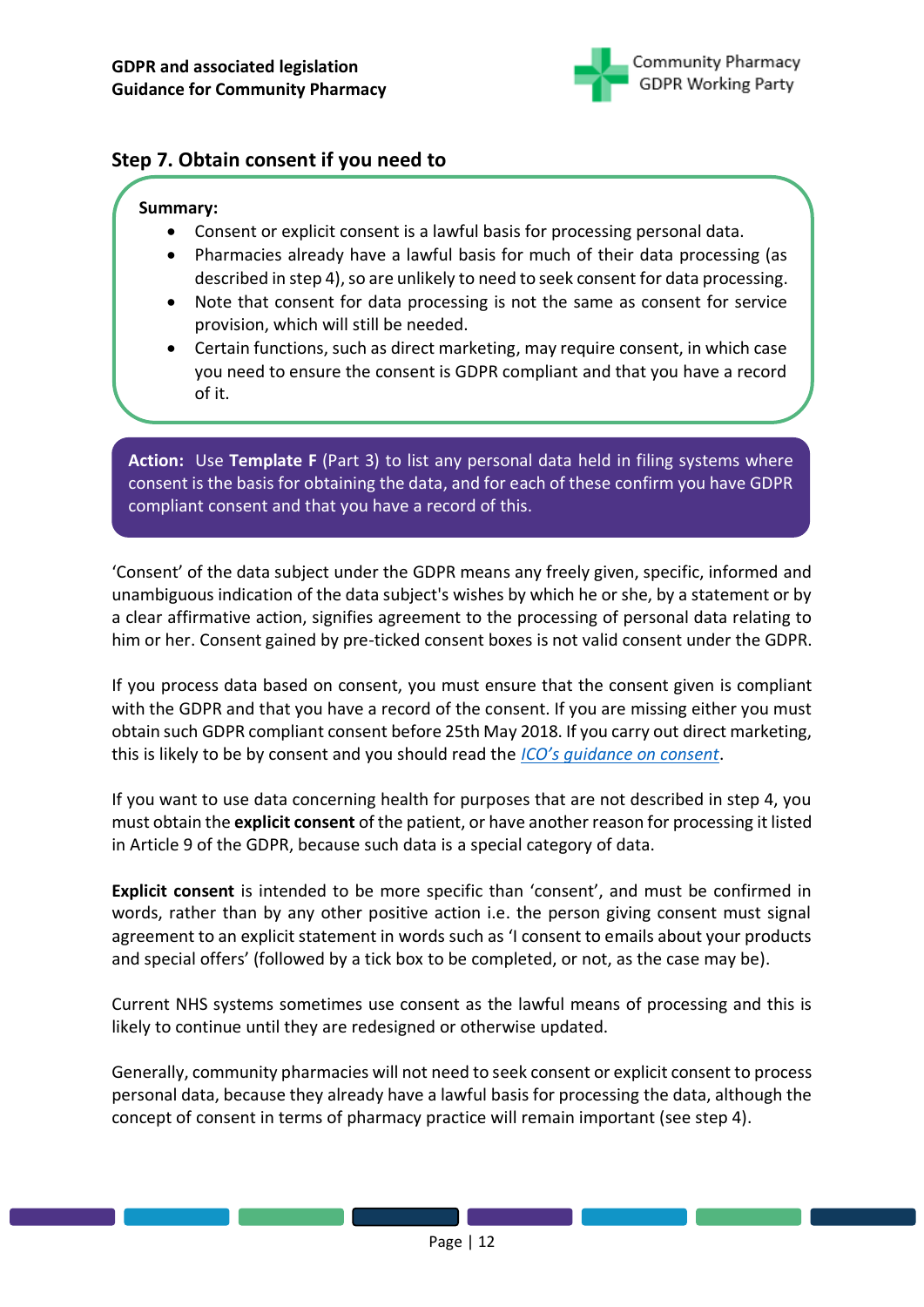

## <span id="page-12-0"></span>**Step 8. Tell people about your processes: the Privacy Notice**

#### **Summary:**

- A key principle of the GDPR is the provision of clear information to people about how their data is being used (or 'processed').
- This could be provided in the form of a Privacy Notice.
- Pharmacies will need to have this notice available on their premises and should draw it to the attention of new customers.
- If personal data is to be used for any purpose other than that which it was collected for, further information must be provided to the person to whom the data relates (the data subject).

**Action:** Review the two versions of the privacy notice provided in **Template G** (Part 3) to decide what will be an appropriate Privacy Notice for your pharmacy. You may have to add to this if you undertake additional processing of personal data. **Action:** Ensure that your notice is available in the pharmacy premises and online, and that staff know how to access this and when it should be shown to patients.

A key principle of the GDPR is the provision of concise, transparent and intelligible information to data subjects about the processing of their personal information and their rights  $$ sometimes called the **privacy notice**.

**When you collect personal data from a data subject, you should provide them with a privacy notice.** This should be available on the pharmacy premises which patients access, for example, in a poster or the practice leaflet, and, if appropriate, on the pharmacy website (this is likely to be different to the privacy notice relating to the website only) and you should draw the attention of new customers to the Privacy Notice.

The information in the privacy notice needs to be provided only once to the data subject.

In brief, the **privacy notice** should include:

- a) the pharmacy business's name and contact details;
- b) the DPO's name and contact details (if applicable);
- c) purposes and legal basis for processing;
- d) if the information was obtained by consent, that consent may be withdrawn at any time;
- e) for how long the data will be stored or how this time is calculated;
- f) the right to request access to and rectification or erasure of personal data or restriction of processing concerning the data subject (where applicable);
- g) the right to object to processing this must be brought to the data subject's attention explicitly and separately to other information in certain cases (generally this will apply for pharmacy);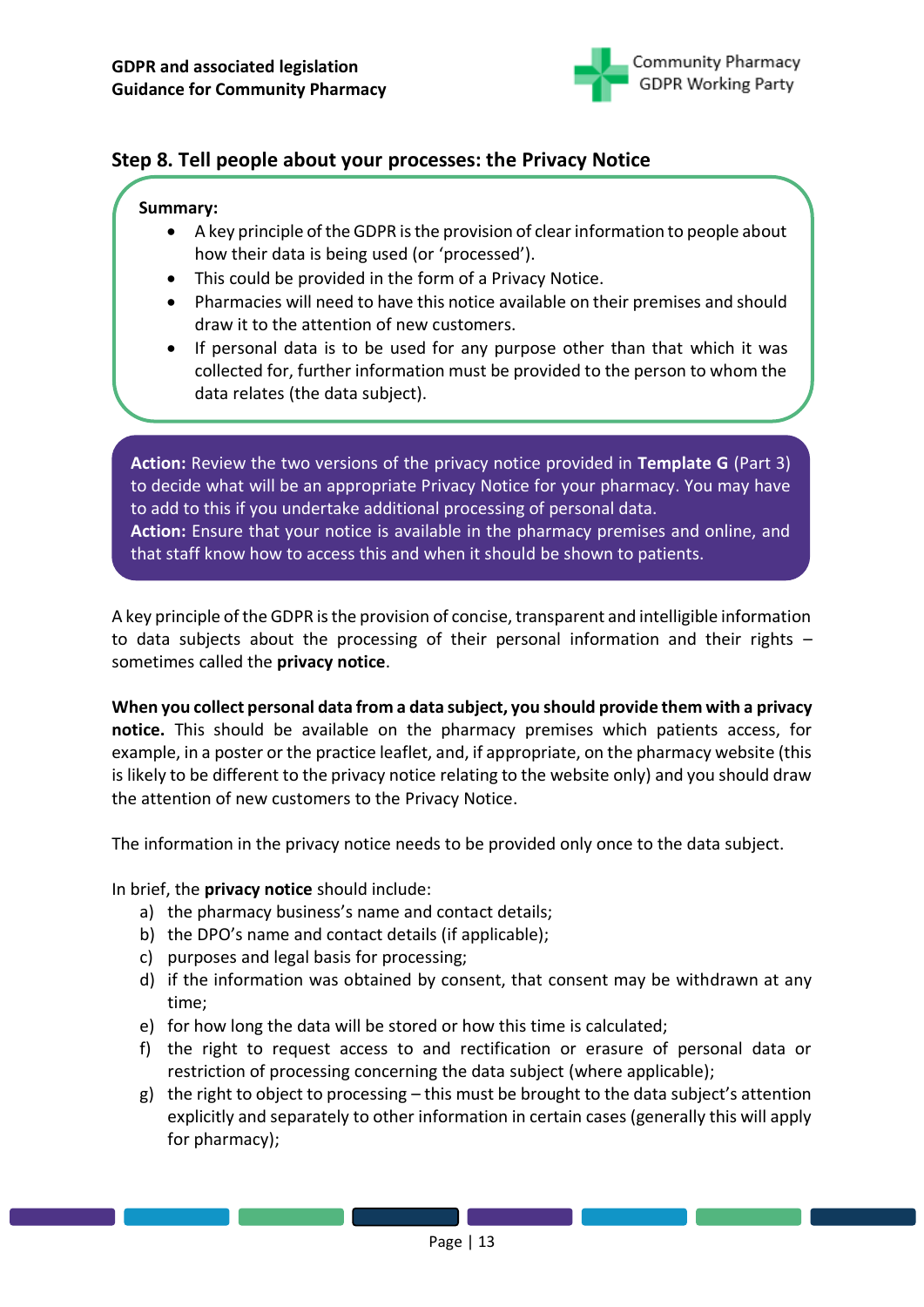

- h) whether there is any automated decision-making and its significance (generally this will not apply to pharmacy);
- i) the recipients or categories of recipients of the personal data;
- j) any relevant information relating to transfer to third countries; and
- k) the right to make a complaint to the ICO.

You may wish to have a layered approach to Privacy Notices so that increasing amounts of information are available about the way you process personal data.

It may be helpful to refer to the National Data Opt-Out in your Privacy Notice (see step 11).

There are further requirements if information is processed without the knowledge of the data subject; and if there is any further processing by the data controller, other than that for which the personal data was collected, further information must be provided to the data subjects, as appropriate.

The Privacy and Electronic Communications (EC Directive) Regulations 2003 (PECR) set out additional obligations in relation to electronic communications, for example, the use of cookies or similar technologies by any website you have.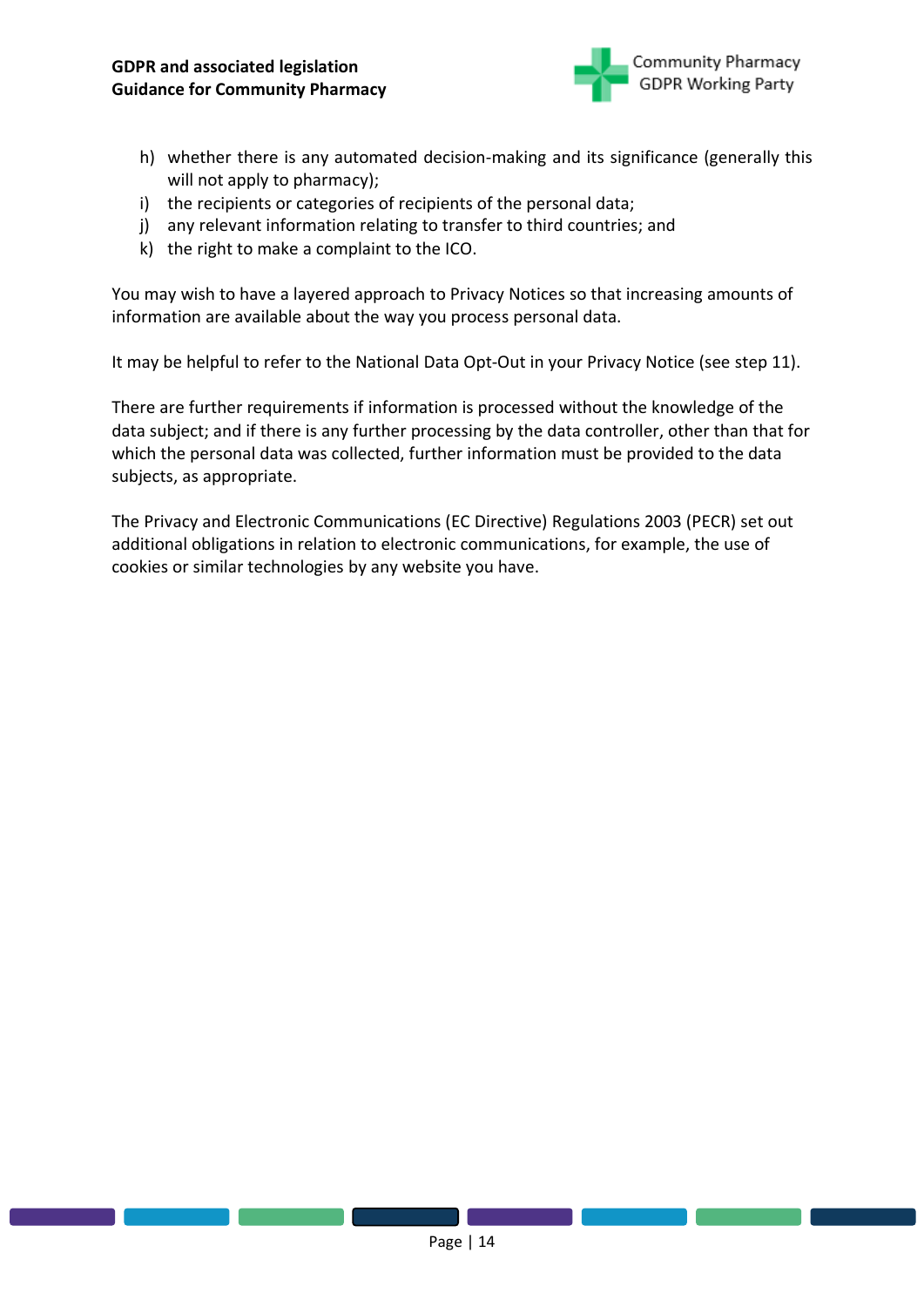

## <span id="page-14-0"></span>**Step 9. Ensure data security**

#### **Summary:**

- The GDPR requires anyone processing personal data to take steps to ensure data security.
- Pharmacies should already have policies on data security, but you may need to seek assurances e.g. from PMR suppliers that all processed data will be secure.
- You may need to train staff on security of personal data.

**Action:** Work through **Template H** (Part 3) to ensure that you have all the required policies in place already to assure security within the pharmacy. **Action:** If necessary, seek assurances from your providers about data security.

The GDPR requires data controllers to take appropriate technical and organisational measures, and adopt appropriate policies, to ensure personal data is processed securely. Such steps should include as appropriate: encryption of data; confidentiality and integrity of the systems used; backups made in a timely manner; and a process for regularly testing and evaluating the effectiveness of the security.

You may wish to consider such risks in relation to physical security (for example, the security of the pharmacy premises), electronic security (for example, computer systems and e-mails) and human security (including, for example, staff and security of Smartcards).

You should have existing policies on data security. However, you should check these to ensure that you have sufficient assurances from experts or suppliers, particularly on electronic security, to ensure your connection to and use of the internet and electronic NHS systems, does not compromise the security of personal data you process.

Additional staff training may be required to ensure the security of personal data and patient confidentiality in the pharmacy.

You may find that data you previously considered to be 'anonymised' and, therefore, not personal data (because the patient's name is removed), is now considered to be personal data and subject to the GDPR, because a patient can be identified using a separate key held by you or somebody else. A key system could be a patient's NHS number, or part of the NHS number. Such data is called pseudonymised personal data.

You may also want to consider whether personal data you process should be pseudonymised, to avoid unnecessary disclosure of personal data.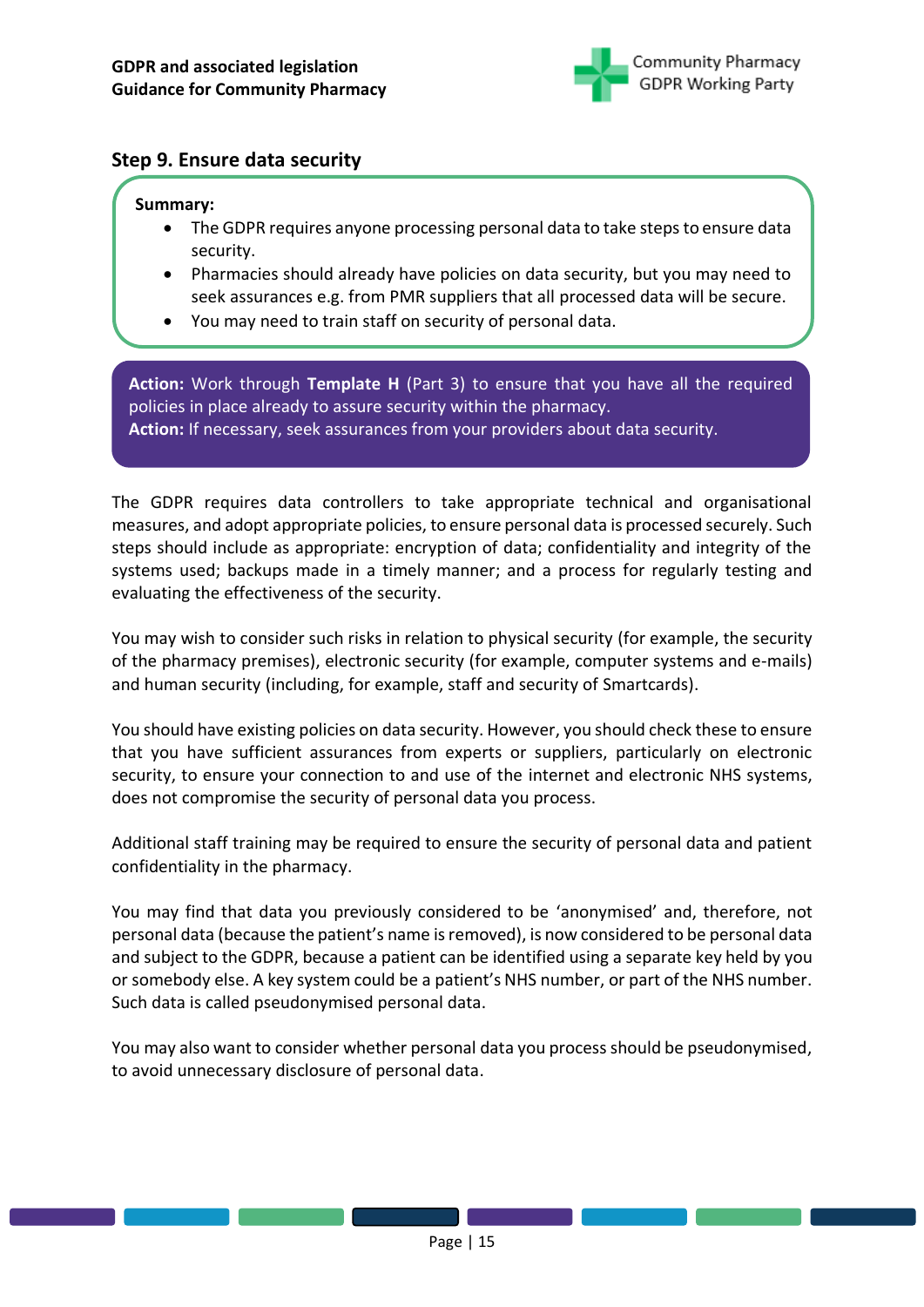

## <span id="page-15-0"></span>**Step 10. Consider personal data breaches**

#### **Summary:**

- Pharmacies must have policies and procedures in place to cover any data breaches.
- Breaches likely to affect people's rights and freedom, for instance, the loss of a prescription bundle in a public place, must be reported to the ICO, and sometimes to the people affected.
- Reports to the ICO must include relevant information and be made without undue delay.
- You must record all data breaches, even if they are not reported to the ICO.
- You should be able to show that you have learnt from and responded to any data breach.

**Action:** Work through **Template I** (Part 3), which provides an updated *Information Security Incident Management Procedures* (currently Template 11 in the IG templates provided by PSNC for pharmacy contractors) and a table to record any personal data breaches, and, if appropriate, put these in place for your pharmacy. **Action:** Keep a copy of **Template J** (Part 3) for use if a data breach occurs.

A 'personal data breach' means a breach of security leading to the accidental or unlawful destruction, loss, alteration, unauthorised disclosure of, or access to, personal data transmitted, stored or otherwise processed.

Personal data breaches can include:

- access by an unauthorised third party;
- deliberate or accidental action (or inaction) by a controller or processor;
- sending personal data to an incorrect recipient;
- computing devices containing personal data being lost or stolen;
- alteration of personal data without permission; and
- loss of availability of personal data.

The pharmacy business should have policies or procedures in place for personal data breaches.

If a personal data breach is **unlikely** to result in a risk to the **rights and freedoms** of a living person, for instance, if the data has been misplaced in a controlled environment such as the pharmacy premises, you do **not** need to notify the ICO. If a personal data breach is **likely** to result in a risk to the rights and freedoms of a natural person, for instance loss of a prescription bundle in a public place, you do need **to notify** the ICO. Notifying the ICO must be done without undue delay, and no later than 72 hours after you first **become aware** of the breach.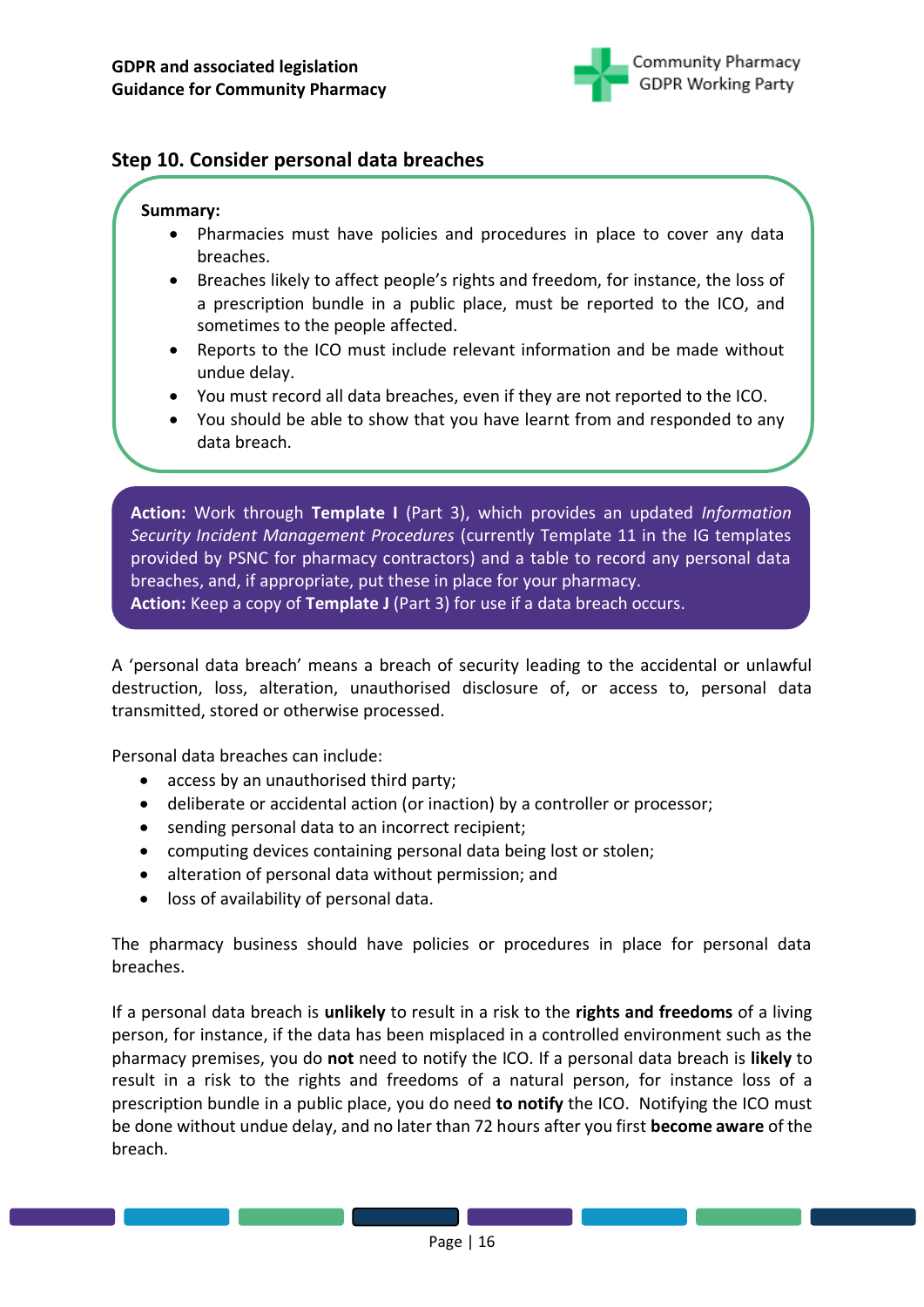

When you can be said to have **become aware** of a data breach is sometimes straightforward, for example, if somebody contacts you to say he or she has accidentally received a patient's personal data. In other cases, it will be less clear until you have started to investigate the incident. Any notifiable breach should be reported to the ICO when there is a reasonable degree of certainty that a breach has occurred.

Any notification to the ICO must describe the nature of the breach, such as numbers of data subjects or records and what was lost e.g. a prescription bundle; the name and contact details of the DPO; the likely consequences of the breach and measures you have taken to mitigate it. Where you cannot provide the information immediately, you may provide it later, again without undue delay.

You must document any data breaches, even if they are not reported to the ICO. The ICO may inspect your records to verify you are keeping such records.

If there is a **high risk** to the rights and freedoms of the data subject, you must inform them of the breach without delay, the likely consequences of the breach, the measures you are taking to address the breach and mitigate possible adverse effects, and the name and contact details of your DPO. This threshold is higher than the threshold for notifying the ICO, so there may be times when you notify the ICO but do not notify the data subject. If the ICO considers you should inform the data subject of the breach it can compel you to do so.

As with any security incident, you should reflect and learn from it and revise procedures and practices accordingly, to reduce the likelihood of repetition in future.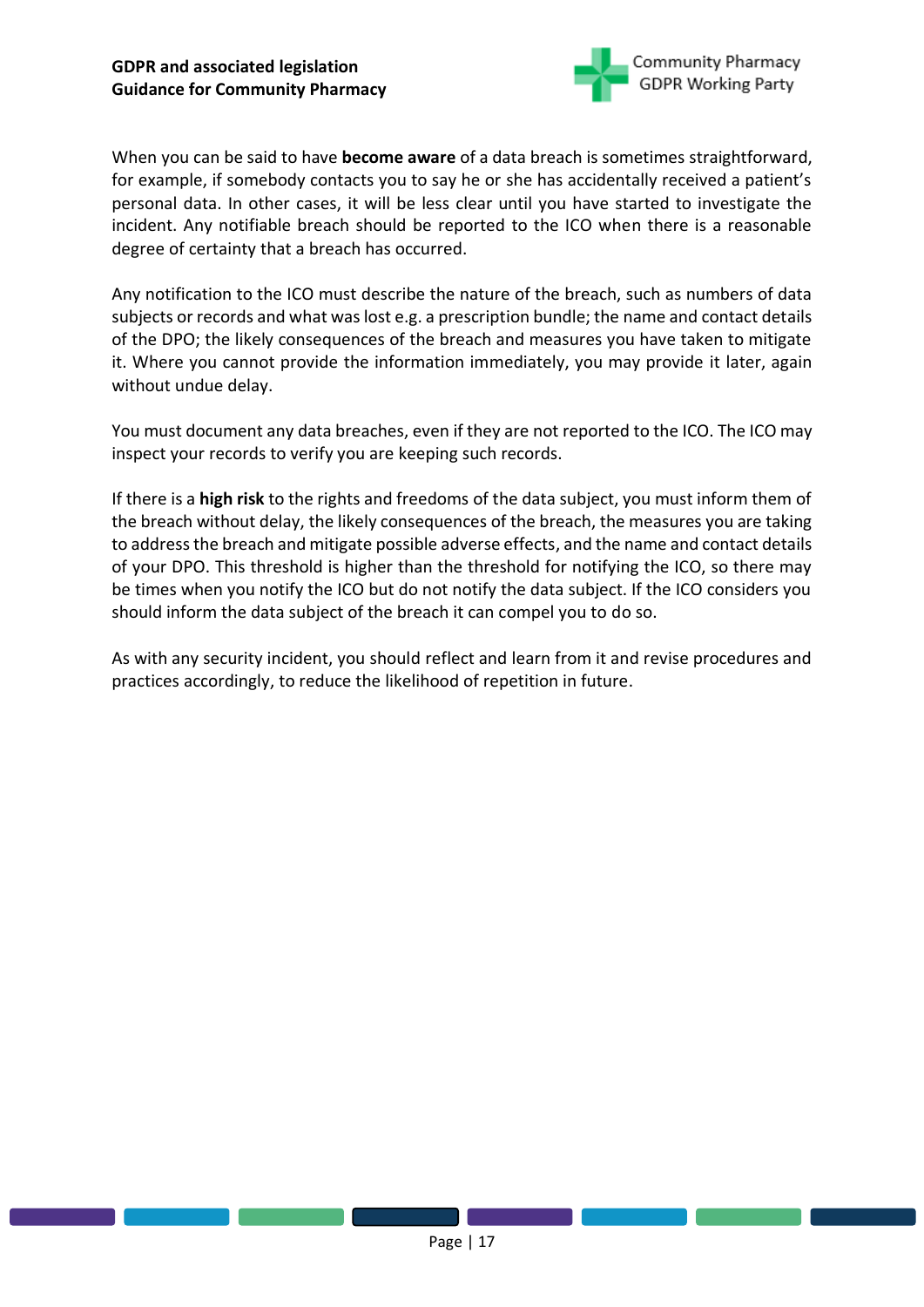

## <span id="page-17-0"></span>**Step 11. Think about data subject rights**

#### **Summary:**

- The GDPR gives people a number of rights about how they can access and seek to control processing of their personal data.
- Your pharmacy must be aware of these and ready to respond to requests.

**Action:** Ensure you are familiar with all the key rights of patients and customers whose data you hold as set out in **Template K** (Part 3) and that you are ready to respond to these and other requests from data subjects. Note that request may come from people seeking information about your processing or seeking to exercise their rights.

The GDPR gives data subjects a number of rights of access and control over their personal data, so you will need to know when they might apply, for example, when to delete a person's personal data and when this would be inappropriate.

The GDPR provides the following rights for individuals: the right to be informed (Privacy Notice); the right of access; the right to rectification; the right to erasure (not usually applicable); the right to restrict processing; the right to data portability (not usually applicable); the right to object; and rights in relation to automated decision-making and profiling (not usually applicable).

The right of access (previously subject access requests) is now without charge to the data subject and the information must be provided within one calendar month of receiving the request for access. Generally, the right to rectification – correction - will not mean changing the record of medicines dispensed or other health data, but may, for example, mean correcting a name or address or adding a note of explanation to the record. You should identify those members of staff who may correct a record if requested to do so by a patient.

The right to object is particularly relevant to pharmacy where lawful processing is based on the 'public interest' provision. If someone objects to you processing his or her data, you will need to demonstrate 'compelling, legitimate grounds for [either] the processing which overrides the interests, rights and freedoms of the data subject, or for the establishment, exercise or defence of legal claims'. The National Data Opt-Out Programme will be an example of the right to object and is being introduced so that patients can ensure their personal data is not used for research and planning purposes.

You are also subject to professional obligations concerning confidentiality that are broader than the GDPR, for example, generally, patient information remains confidential even when the patient is deceased. Generally, any personal data you collect by consent must not be processed if consent is subsequently withdrawn, with various exceptions including potential legal proceedings. You should seek advice if you receive a request with which you are unfamiliar.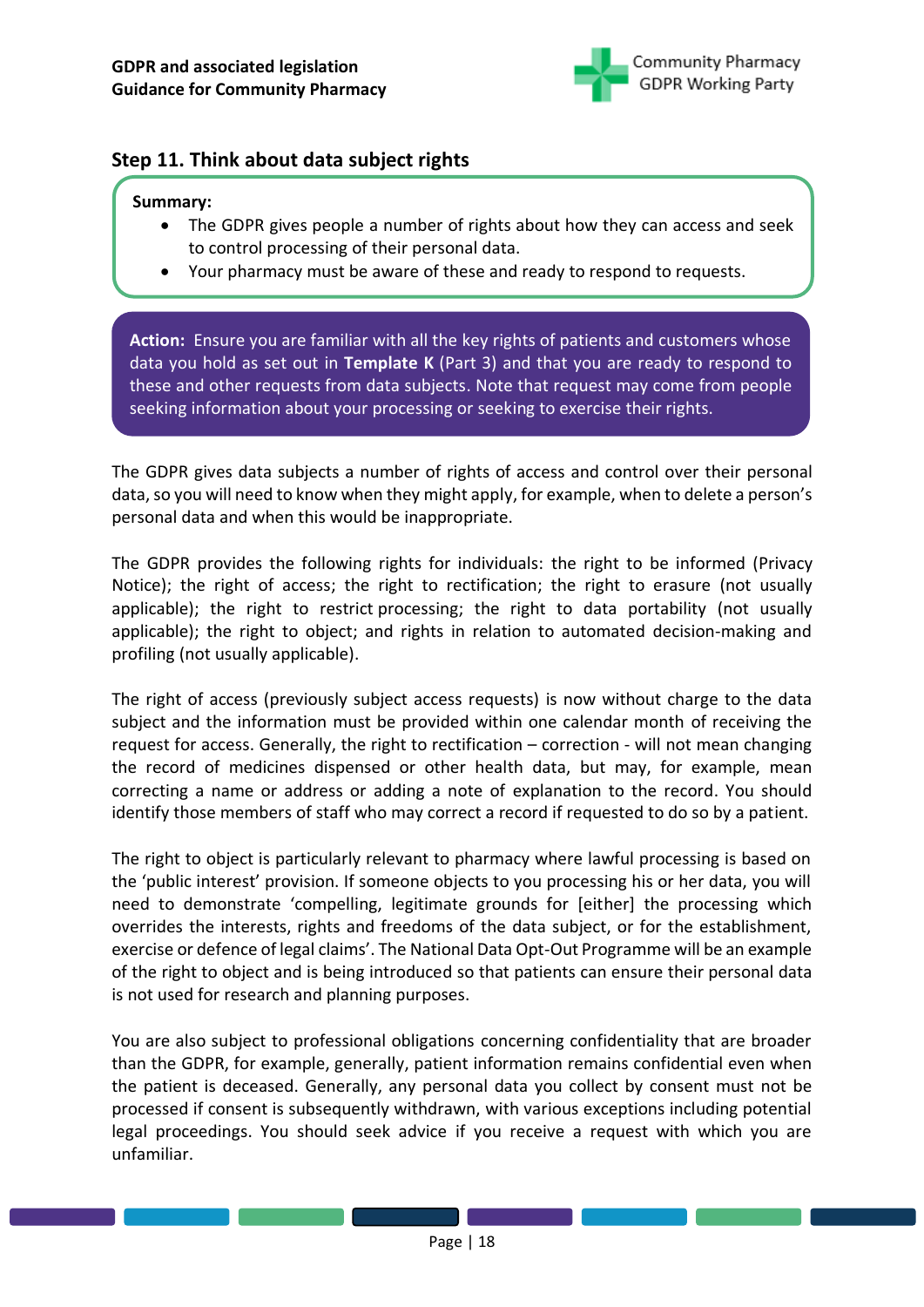

## <span id="page-18-0"></span>**Step 12. Ensure privacy by design and default**

#### **Summary:**

- Privacy and data protection should be key considerations in the early stages of any project, such as installing a new IT system.
- The GDPR makes considering data protection by design and default a legal requirement.
- Pseudonymisation of data is likely to be a useful data protection measure in many scenarios.

**Action:** Ensure that your IG Lead and others involved in IG, including your DPO (if applicable) consider privacy by design and default. Use **Template L** (Part 3) to record the activities you have considered.

The ICO already encourages organisations to ensure that privacy and data protection are key considerations in the early stages of any project, and then throughout its lifecycle. For example, when:

- building new IT systems for storing or accessing personal data;
- developing legislation, policy or strategies that have privacy implications;
- embarking on a data sharing initiative; or
- using data for new purposes.

The GDPR makes data protection by design and default a legal requirement, indicating that you need to implement technical and organisational measures to ensure you only process personal data necessary for the task. Decisions about what is necessary should take into account what you are doing with the data, how long it is being stored, the accessibility required, and the risks involved given the nature and scope of the data.

Pseudonymisation (see step 3) is suggested as an appropriate technical and organisational measure to reduce the risks for data subjects and it is likely that you are already doing this to some extent. For example, those dealing with your accounts may not see patient details. Also, if you capture and submit records through a Local Pharmaceutical Committee (LPC) to a Local Authority or other commissioner, it is likely that the patient records are pseudonymised as they are collected and submitted by the LPC.

Your DPO (if applicable) and others involved in IG should advise and consider privacy by design and default on an ongoing basis and with any new filing system you intend to introduce, such as your PMR system.

When NHS services are developed, for example, phase 4 of the Electronic Prescription Service (EPS), we would expect the NHS to consider privacy by design and default and carry out a Data Protection Impact Assessment (see step 13).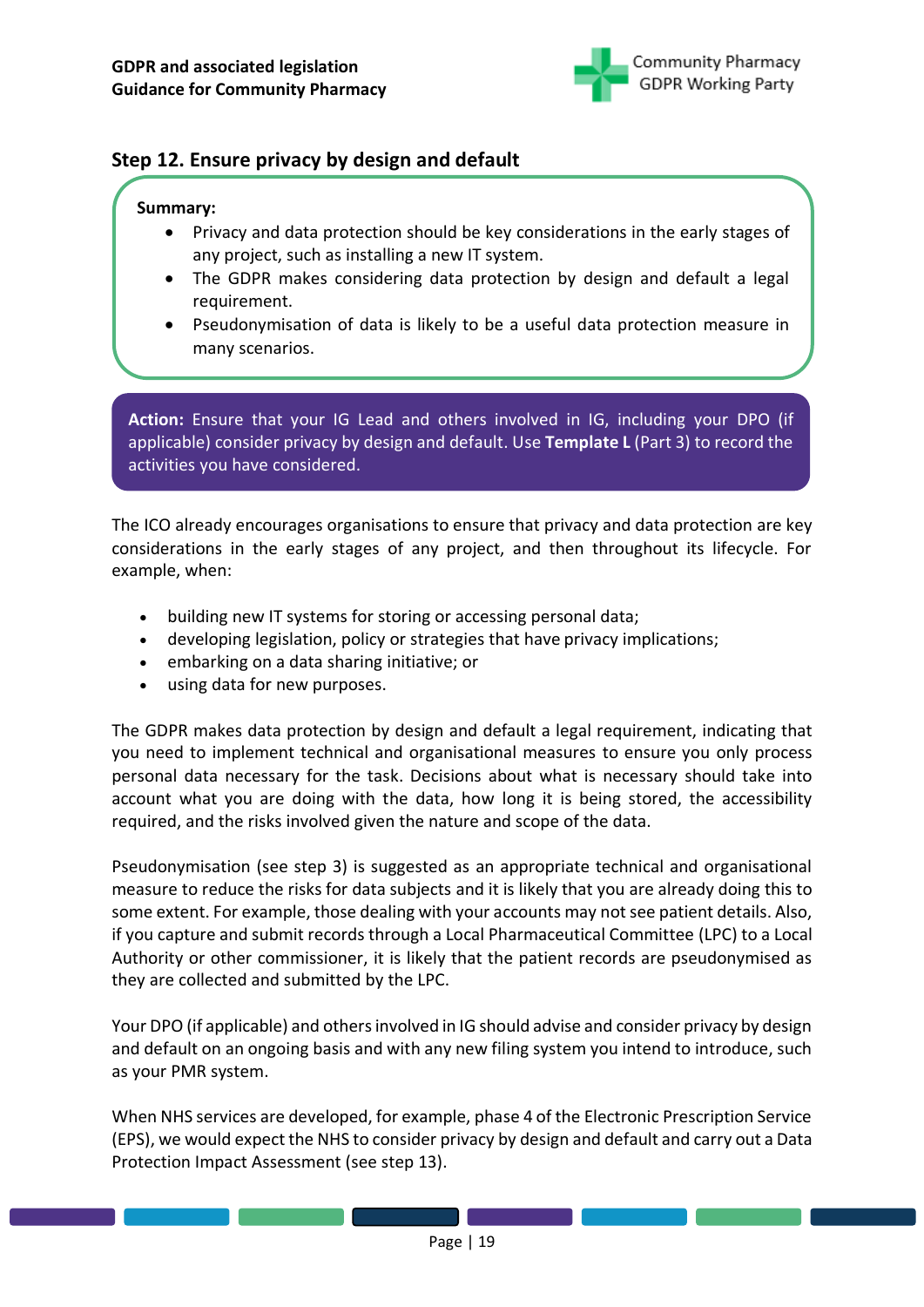

#### <span id="page-19-0"></span>**Step 13. Data protection impact assessment**

#### **Summary:**

- The GDPR requires that a Data Protection Impact Assessment (DPIA) be carried out for certain data processing activities where there is a high risk to the rights and freedoms of individuals. This includes all processing of healthcare data, but exemptions apply where data is processed to meet legal requirements or in the performance of a task in the public interest, or where an assessment was previously carried out.
- We are awaiting ICO guidance, but, in our view, most smaller pharmacies will not need to carry out a DPIA for normal dispensing practices.
- All pharmacies will need a DPIA when introducing any new technologies.

**Action:** Use **Template M** (Part 3) to help you consider which pharmacy activities may require a DPIA, then carry any necessary assessments out with the help of your DPO.

Data controllers introducing new technologies or where processing is likely to result in a **high risk** to the 'rights and freedoms of individuals' must carry out a DPIA.

**High risk** processing includes large-scale processing of special categories of personal data, such as healthcare data, and so includes larger community pharmacy businesses. The ICO will be introducing updated guidance on DPIAs soon, but it is suggested that for smaller community pharmacies, a DPIA is not required for current routine provision of NHS pharmaceutical services.

The introduction of new technologies is high-risk, so any pharmacy introducing, for example, a dispensing robot, is likely to have to carry out a DPIA. In certain circumstances, data controllers must consult with the ICO about the DPIA.

Data controllers do not have to complete a DPIA where the processing is the result of legal obligations (for example, the NHS (Pharmaceutical and Local Pharmaceutical Services) Regulations 2013) or the performance of a task in the public interest and a DPIA was carried out (or its equivalent before 25th May 2018). Arguably this applies to the processing of prescriptions for the NHS.

A DPIA should include a description of the processing operations and the purposes; an assessment of the necessity and proportionality of the processing in relation to the purpose; an assessment of the privacy and related risks; and, the measures in place to address those risks, including security, to demonstrate that you comply. If you have a DPO, his or her advice should be sought on a DPIA. Where appropriate, the views of data subjects, including patients, should be sought.